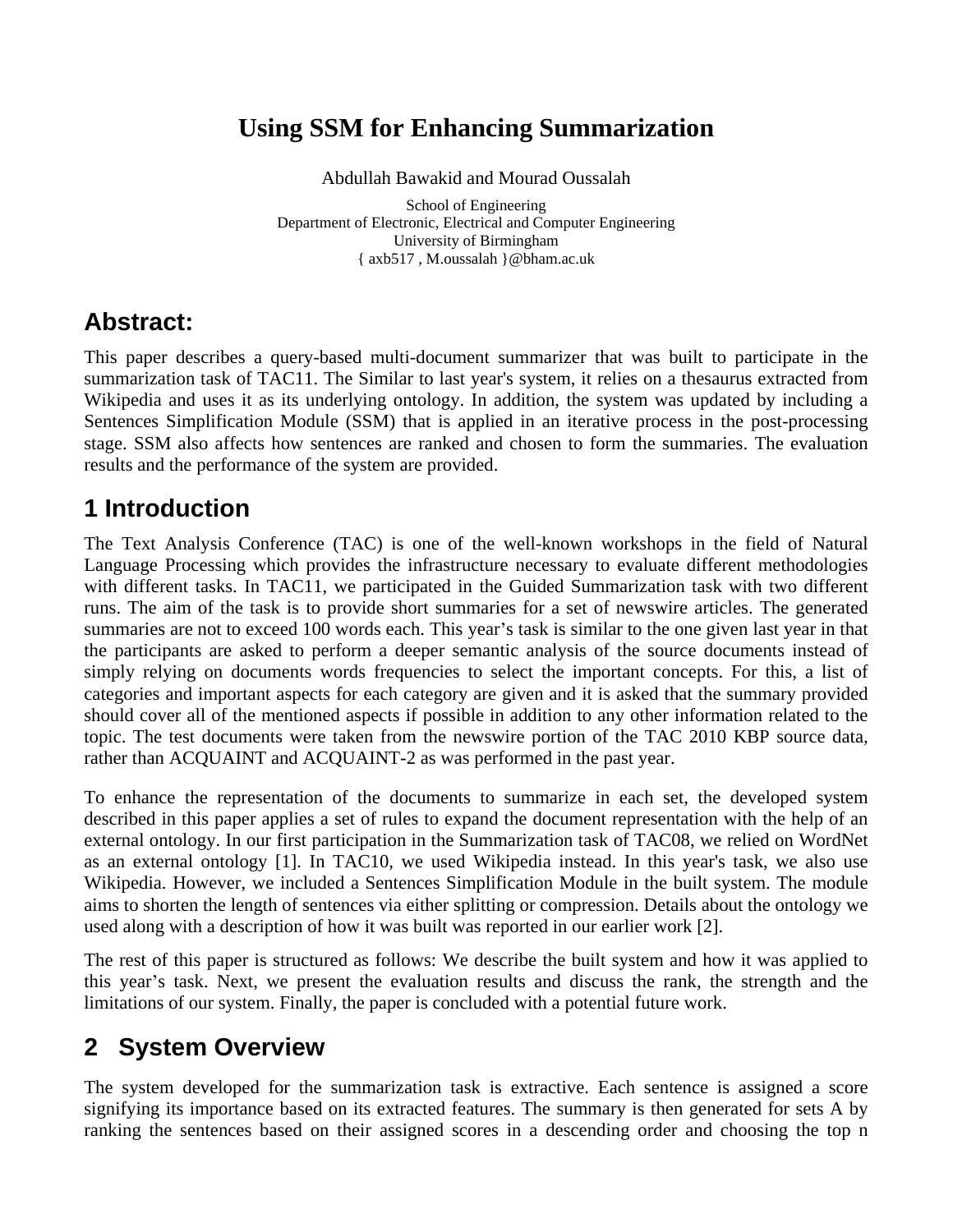sentences till the maximum word-limit is reached. Before adding a candidate sentence to the summary, an iterative process handling redundancy is applied. The stages involved for creating summaries are summarized in the following subsections:

### **2.1 Preprocessing**

The first stage in the framework is to preprocess all fed documents by cleaning them and then parsing them to extract the text and topics and then tokenizing the terms and splitting the sentences. The stop words are then removed.

#### **3.2 Identifying the concepts**

We employed the built Wikipedia-thesaurus and its extracted features to detect concepts within documents through an exact match measure where explicitly mentioned concepts within each sentence are detected. A concept label having multiple spellings and synonyms should still be detected by the system as a single concept. This is due to the integration of redirect links within the thesaurus and the mapping algorithm that associates sentences with the concepts they contain. As for ambiguous terms and concepts, the system implements the Weighted Strong Links method that was described in [2].

### **3.3 Feature Selection**

Each sentence is tagged with several features. These features are used to compute a score determining the sentence importance.

**Overlap with the Topic:** In our system, we consider the overlap between each sentence and the topic of its document set. We take into account both the concepts overlap and the terms overlap when assigning a score to each sentence. Synonyms and concepts with alternative spellings are considered as a single concept in our system with the help of the Wikipedia thesaurus and the custom matcher.

**Concepts Dominance:** The explicitly mentioned concepts within a document set which are most frequent and the topic concepts are considered to be the most important. When computing a score for each sentence based on this feature, we consider how pertinent the sentence concepts to the important concepts with the document set. We use the relevancy degrees between the concepts which are precomputed in the Wikipedia thesaurus for achieving this task.

**Sentence Position:** The system assumes that sentences appearing at the top and bottom of a document have more chances of being important than the rest. Therefore, sentences appearing in the top 20% and the bottom 20% portion of a document are given position scores 50% larger than the others.

#### **3.4 Measuring the Relatedness and Similarity between Sentences**

Each sentence would have a vector of the concepts detected in it using the exact match method. When evaluating two sentences, we consider both vectors representing the two sentences to compute the similarity and relatedness between them. The semantic relatedness is computed by the following formula:

> *PairsCounter*  $rel(A, B)$  $Srel(Sent1, Sent2) = \frac{rel(A, B)}{1.1}$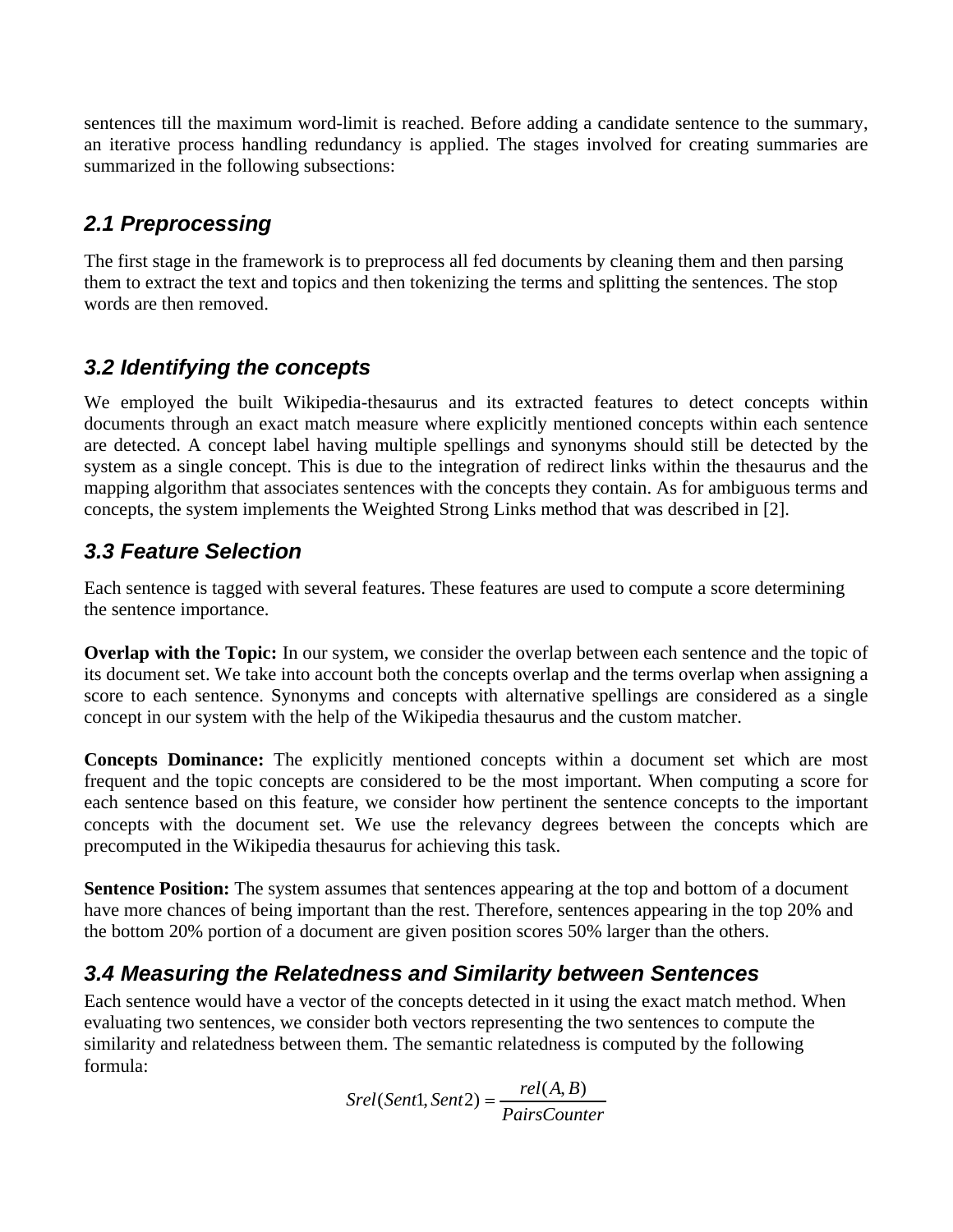Where Sent1 and Sent2 refer to Sentence1 and Sentence2 respectively, A is the concepts set in Sentence1, B is the concepts set in Sentence2, and PairsCounter is the number of concepts pairs compared.

### **3.5 Summary Generation**

Knowing what features to use in the system, it is possible to assign a score for each feature in each sentence. A sentence score comprises its Topics scores, the relevancy of these Topics with the dominant ones, the overlap between the sentence and the rest of the sentences in a document, and the position of a sentence in the document. After scoring all sentences, the summary is formed by ranking the sentences in a descending order based on their scores, and adding the sentences one by one to the summary till the 100-word limit is reached.

The iterative process can be summarized by the following steps:

- 1- After scoring all sentences for the first time, we obtain a ranked list of candidate sentences with the top being with the highest score.
- 2- We remove the top highest scoring sentence from the *Candidate Sentences List (CSL)* and add it to the summary. Only one sentence should exist in the summary at this stage.
- 3- The cluster of the sentence that was just included in the summary is added to a *Sentences Exclusion List (SEL)*. The cluster should contain the non-simplified version of the sentence in addition to all of its simplified versions.
- 4- We detect all the *concepts* present in the sentence that was just added to the summary and add them to a *Concepts Exclusion List (CEL)*.
- 5- We re-score all remaining sentences taking two factors into account: First, sentences in *SEL* should be ignored. Second, any occurrence of a concept that exists in *CEL* should be ignored too.
- 6- Add the highest scoring sentence to the summary and verify the summary length does not exceed the given limit. If it does not, go to step 3. Otherwise go to the post-processing stage and produce the summary.

Note that in step 5, redundancy is implicitly enforced by counting concepts only once and preferring sentences with a high density of concepts. Simplified sentences that are short and contain important and relevant concepts would still be selected as the approach ensures that no concept repetition within the summary takes place.

After adding the last sentence to the summary and reaching the mentioned word limit, the sentences are re-ordered according to their appearance in the original documents they were taken from. The last sentence in the summary is then truncated to enforce the 100-word limit. At last, we applied a custom set of rules we developed to remove non-important data from some sentences such as date stamps and writers references appearing at the beginning of some sentences.